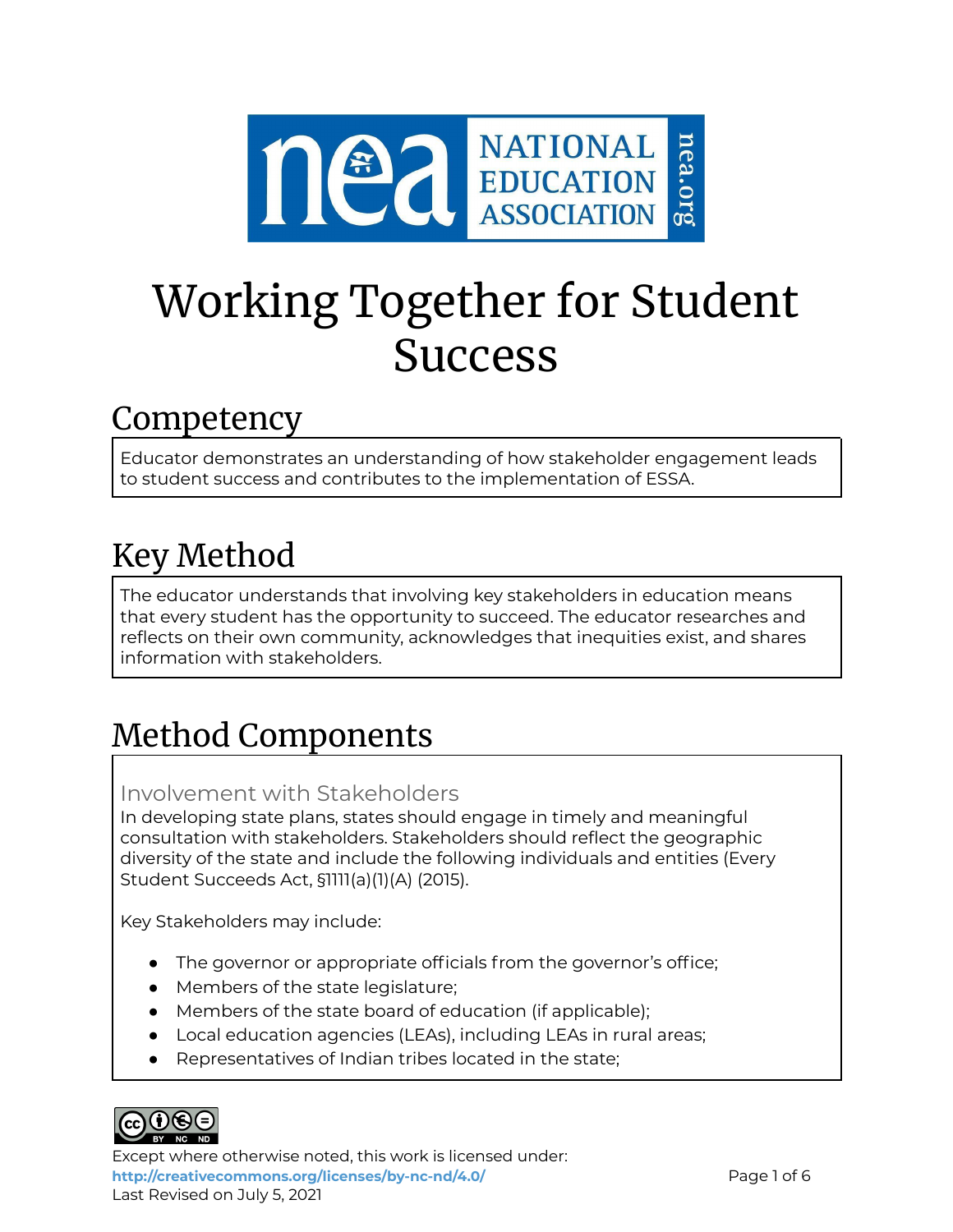- Teachers, principals, other school leaders, paraprofessionals, specialized instructional support personnel, and organizations representing such individuals;
- Charter school leaders, if applicable;
- Parents and families;
- Community-based organizations;
- Civil rights organizations, including those representing students with disabilities, English learners, and other historically underserved students.
- Institutions of higher education (IHEs);
- Employers
- The public

Educators should:

- Become familiar with ESSA and the impact of stakeholder involvement on implementation.
- Create a list of school community stakeholders and describe how they could contribute to the implementation of ESSA.
- Create a plan with three key points to relay to a specific stakeholder, and produce a visual representation carrying out that plan.
- Reflect on the process for further steps.

## Supporting Rationale and Research

Bryan, J. (2005). Fostering educational resilience and achievement in urban schools through school-family-community partnerships. [https://digitalcommons.unomaha.edu/cgi/viewcontent.cgi?article=1019&context=slc](https://digitalcommons.unomaha.edu/cgi/viewcontent.cgi?article=1019&context=slcepartnerships)

[epartnerships](https://digitalcommons.unomaha.edu/cgi/viewcontent.cgi?article=1019&context=slcepartnerships)

Stakeholder guide to the Every Student Succeeds Act (ESSA). (n.d.). <https://www.parentcenterhub.org/stakeholder-guide-essa/>

The Federation for Community Schools. (n.d.). The roles of parent and community engagement in student success: What works in Illinois. [http://www.sedl.org/afterschool/iqa/events/archive/2013-spring-conference/Roles\\_E](http://www.sedl.org/afterschool/iqa/events/archive/2013-spring-conference/Roles_Engagement_Student_Success.pdf) [ngagement\\_Student\\_Success.pdf](http://www.sedl.org/afterschool/iqa/events/archive/2013-spring-conference/Roles_Engagement_Student_Success.pdf)



Except where otherwise noted, this work is licensed under: **<http://creativecommons.org/licenses/by-nc-nd/4.0/>** Page 2 of 6 Last Revised on July 5, 2021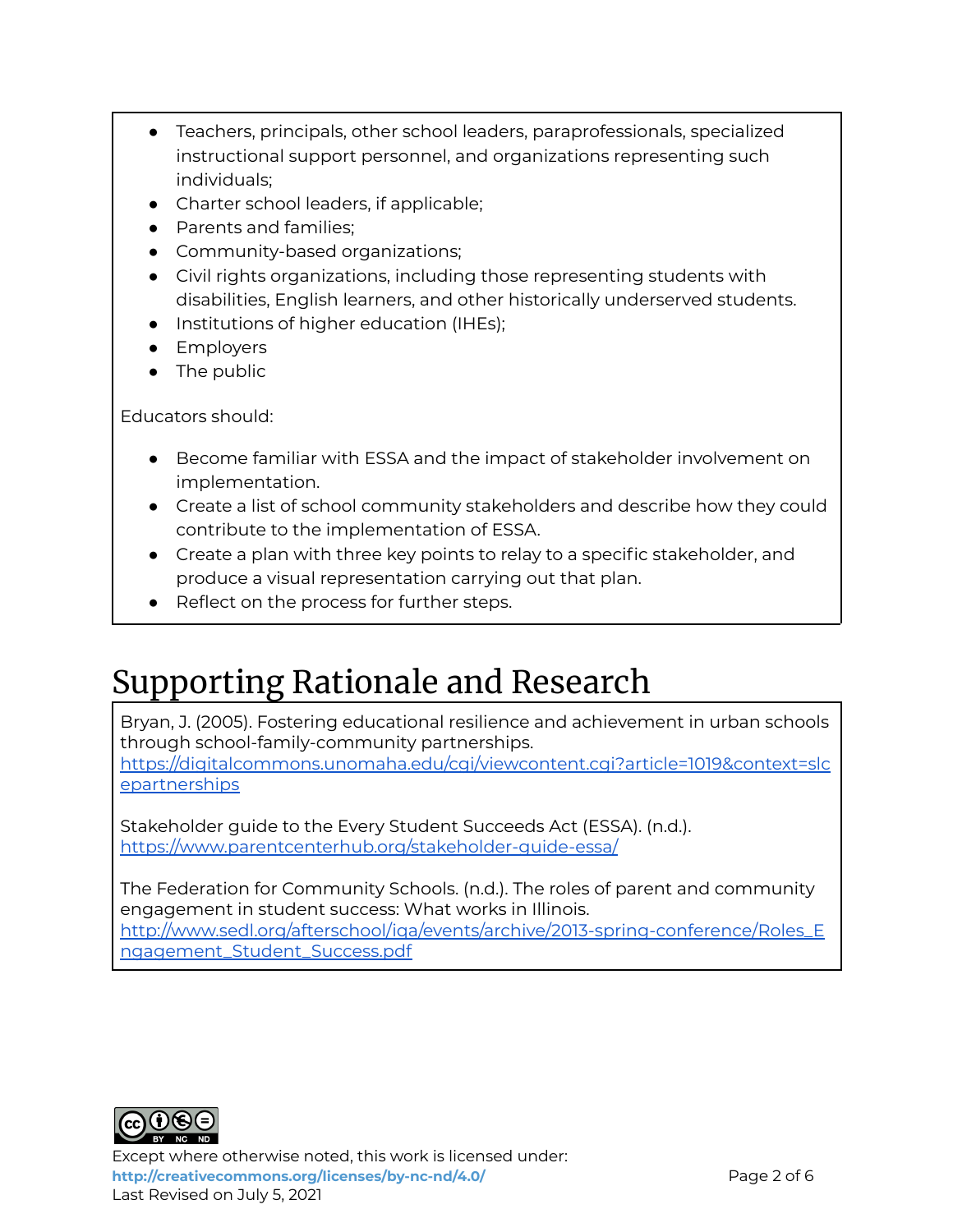### Resources

Articles

ESSA [Stakeholder](https://www.parentcenterhub.org/stakeholder-guide-essa/#stakeholder) Guide

[Opportunity](https://www.nea.org/student-success/smart-just-policies/essa) for Every Student-NEA Website ESSA

ESSA Advocacy in Action: [Handbook](https://www.nea.org/resource-library/essa-advocacy-action-handbook-and-practice-guides) and Practice Guides

States 'Setting the Table' for ESSA [Implementation](https://www.nea.org/advocating-for-change/new-from-nea/states-setting-table-essa-implementation)

What States' Non Compliance Means for [Underserved](https://partnersforeachandeverychild.org/federal-update/archive/what-states-essa-non-compliance-means-for-underserved-student-groups/) Student Groups

What You Need to Know [About](https://www.nea.org/resource-library/just-facts-what-you-need-know-about-essa) ESSA

Parent and Community [Stakeholders](https://www.nea.org/resource-library/essa-new-opportunities-families-and-communities)

ESSA [Implementation](https://www.nea.org/professional-excellence/student-engagement/tools-tips/claiming-our-voice-essa-implementation) Begins

Guide for Planning and [Implementing](https://drive.google.com/file/d/0B_ul3N_y73yFX0dsWUc2UkZOUG8/view?usp=sharing&resourcekey=0-24XXiJZ2j1jBpxpaWhf6wQ) Minority Community Outreach

Your School [Checklist](http://pages.email.nea.org/your-school-checklist/?_ga=2.225352797.697297351.1625423452-452654973.1625423452)

Stakeholder [Engagement](https://drive.google.com/file/d/0B_ul3N_y73yFWFFBdy10QUFFZkE/view?usp=sharing&resourcekey=0-NTxjR69lPiCEdws1UfRHdA)

Let's Get This [Conversation](https://drive.google.com/drive/folders/0B_ul3N_y73yFLUlvQkEtZnJRRDA?resourcekey=0-7gQTe90QwWGUVpvw18Ykbw) Started: Strategies, Tools, Examples and Resources to Help States Engage with [Stakeholders](https://drive.google.com/drive/folders/0B_ul3N_y73yFLUlvQkEtZnJRRDA?resourcekey=0-7gQTe90QwWGUVpvw18Ykbw) to Develop and Implement their ESSA Plans

Partners for Each and Every Child. A District Guide to ESSA and the [Importance](https://drive.google.com/file/d/0B_ul3N_y73yFc1RiMDNkcTZMM3c/view?usp=sharing&resourcekey=0-P5-ooaQI-ck6CSEQvNUgyA) of Stakeholder Engagement [Participation,](https://drive.google.com/file/d/0B_ul3N_y73yFc1RiMDNkcTZMM3c/view?usp=sharing&resourcekey=0-P5-ooaQI-ck6CSEQvNUgyA) Preparation & What Comes Next

Videos [Communicating](https://www.youtube.com/watch?v=tHAzJ_kWiok) about ESS



Except where otherwise noted, this work is licensed under: <http://creativecommons.org/licenses/by-nc-nd/4.0/> **Page 3 of 6** Last Revised on July 5, 2021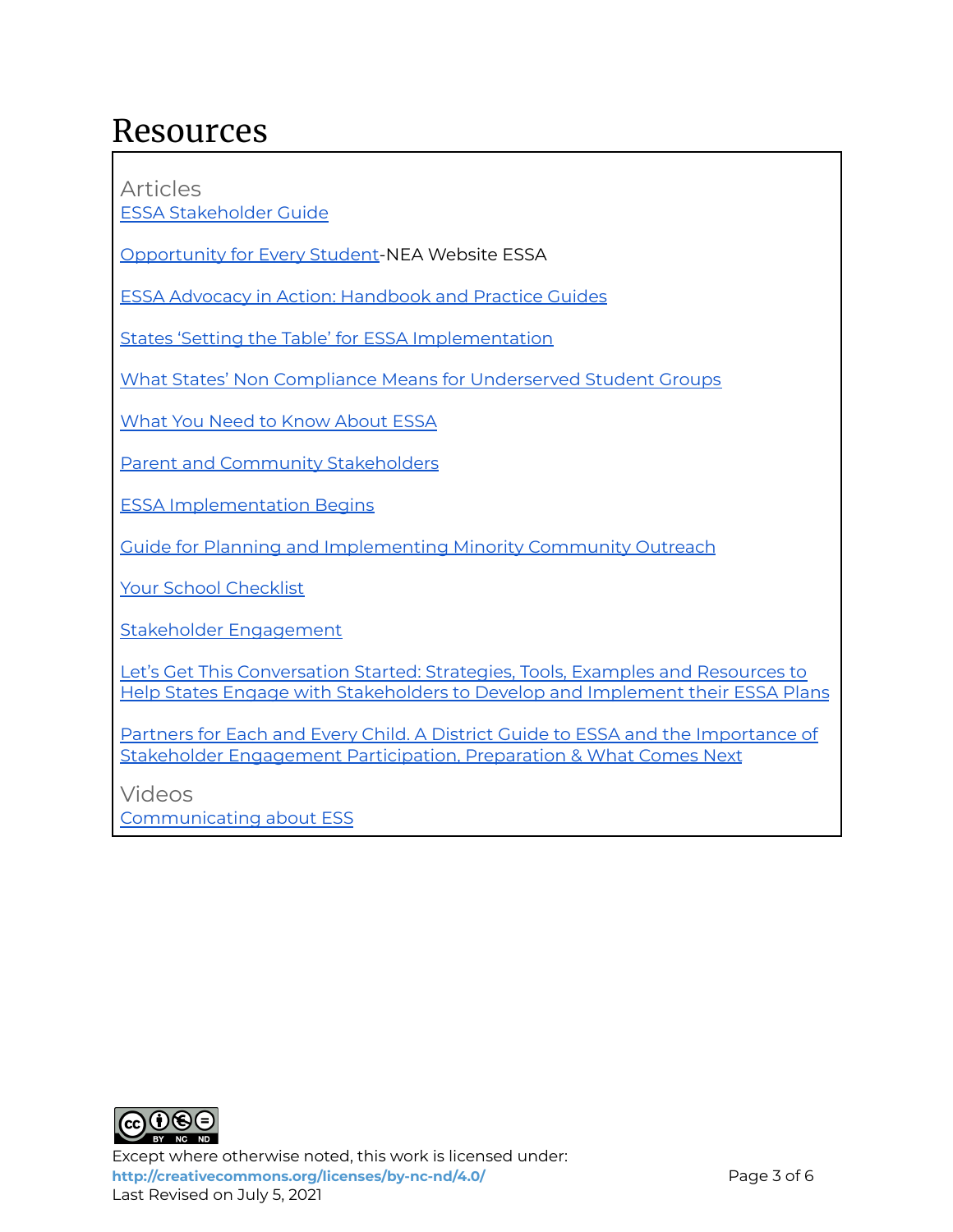# Submission Guidelines & Evaluation Criteria

*To earn the micro-credential, you must receive a passing score in Parts 1 and 3, and be proficient for all components in Part 2.*

#### Part 1. Overview Questions (Provides Context)

(350-450 words)

*Please use the suggested word count as a guide to answer the following contextual questions. This will help our assessor understand your current context for working on this micro-credential.*

*Please do not include any information that will make you identifiable to your reviewers. Use examples from one or more of the above resources and/or your own experience to answer the following:*

- 1. Name at least two ideas on how to engage stakeholders in your area of focus.
- 2. Name at least two areas in ESSA that you feel are hard to understand for stakeholders in your area of focus.
- 3. Discuss at least two possible "roadblocks" you may encounter as you engage stakeholders in your area of focus.

**Passing:** Response addresses the three questions using examples from the articles and/or personal experience concerning ESSA and engagement of key stakeholders. Writing is organized and easy to understand.

#### Part 2. Work Examples/Artifacts/Evidence

To earn this micro-credentials please submit the following **three artifacts** as evidence of your learning.

*\*Please do not include any information that will make you or your students identifiable to your reviewers.*

#### **Artifact 1: List of Stakeholders**

A list of at least five specific key stakeholders in your local school community with a statement to support why this stakeholder is important to the ESSA implementation in your community.

#### **Artifact 2: Written Plan**



Except where otherwise noted, this work is licensed under: **<http://creativecommons.org/licenses/by-nc-nd/4.0/>** Page 4 of 6 Last Revised on July 5, 2021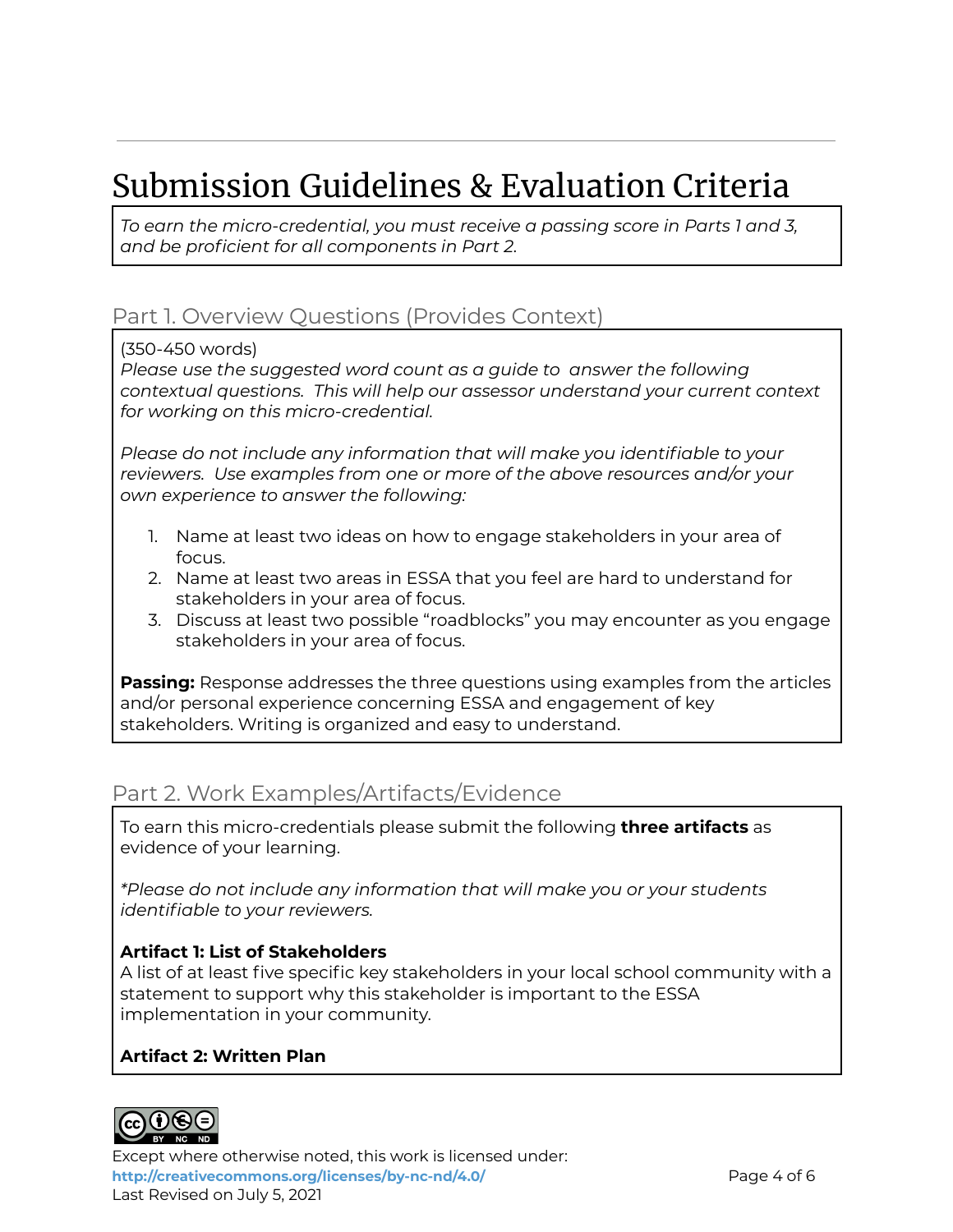Choose one specific stakeholder from your list and create a written plan of no more than 200 – 300 words to talk with this stakeholder.

#### **Artifact 3: Visual Presentation**

Present three points of information relevant to the specified stakeholder concerning ESSA in your presentation. Choose one of the following to help the assessor visualize your presentation:

● Upload a 2-4 min video showing your presentation. Be sure that voices can be clearly heard as you discuss your three points with the stakeholder. On your plan, indicate the time in the video when each of your three points are addressed.

• Create a photo essay (can be a slideshow or document of no more than 20 photos). Make sure to caption each photo as to its relevance to your plan as well as when each of the three points were discussed.

#### Part 2. Rubric

|                                                             | <b>Proficient</b>                                                                                                                                                              | <b>Basic</b>                                                                                                                                                                    | <b>Developing</b>                                                                                                                                          |
|-------------------------------------------------------------|--------------------------------------------------------------------------------------------------------------------------------------------------------------------------------|---------------------------------------------------------------------------------------------------------------------------------------------------------------------------------|------------------------------------------------------------------------------------------------------------------------------------------------------------|
| <b>Artifact 1: List</b><br><b>of</b><br><b>Stakeholders</b> | List of school<br>community<br>stakeholders is<br>complete with a<br>clear statement<br>describing how<br>each stakeholder is<br>relevant to the<br>implementation of<br>ESSA. | List of school<br>community<br>stakeholders is<br>complete but with an<br>unclear statement as<br>to how the<br>stakeholder is<br>relevant to the<br>implementation of<br>ESSA. | List of school and<br>community<br>stakeholders is<br>incomplete with no<br>statements<br>describing how each<br>stakeholder<br>engagement is<br>included. |
| <b>Artifact 2:</b><br><b>Written Plan</b>                   | Presentation plan is<br>complete with<br>three personal<br>points tailored to a<br>specific<br>stakeholder.                                                                    | Presentation plan is<br>incomplete with only<br>2 points covered to<br>engage the<br>stakeholders.                                                                              | Presentation plan is<br>incomplete with only<br>I point covered that is<br>relevant to<br>stakeholders.                                                    |
| <b>Artifact 3:</b><br><b>Visual</b><br><b>Presentation</b>  | Presentation is<br>complete; three<br>points are explicitly<br>covered within the<br>video or the<br>captions on the<br>photos. Video is                                       | Presentation is<br>complete but lacks<br>any of the three<br>points stated in the<br>plan. Video is within<br>appropriate time<br>frame of 2-4 minutes                          | Presentation is<br>incomplete and lacks<br>any of the three<br>points stated in the<br>plan. Video is not<br>within the 2-4 minute<br>time span or more    |